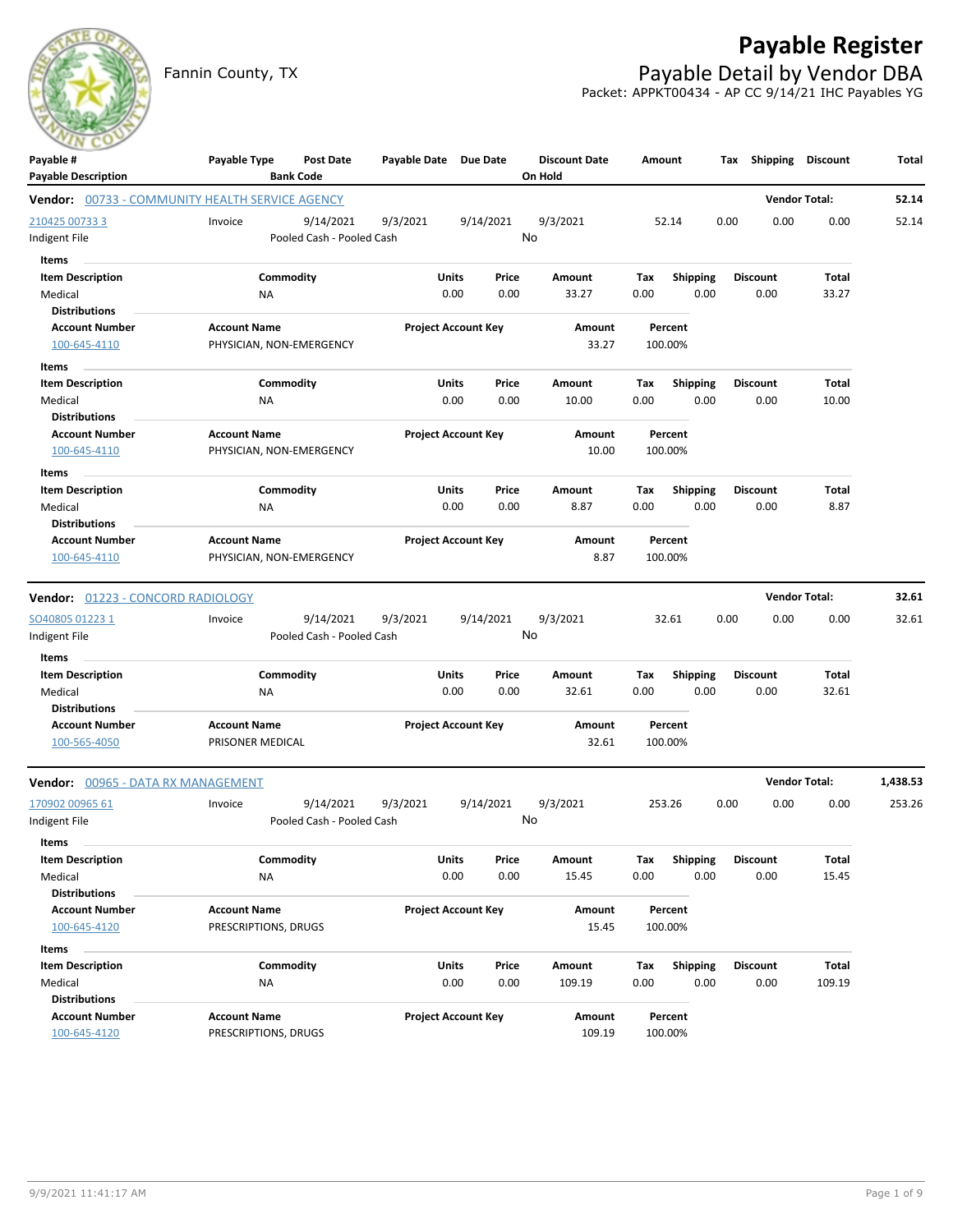| Payable #                             | Payable Type<br><b>Post Date</b>            | Payable Date Due Date      |           | <b>Discount Date</b> | Amount  |                 | Shipping<br>Tax | <b>Discount</b> | Total  |
|---------------------------------------|---------------------------------------------|----------------------------|-----------|----------------------|---------|-----------------|-----------------|-----------------|--------|
| <b>Payable Description</b>            | <b>Bank Code</b>                            |                            |           | On Hold              |         |                 |                 |                 |        |
| Items                                 |                                             |                            |           |                      |         |                 |                 |                 |        |
| <b>Item Description</b>               | Commodity                                   | Units                      | Price     | Amount               | Tax     | Shipping        | <b>Discount</b> | Total           |        |
| Medical                               | ΝA                                          | 0.00                       | 0.00      | 128.62               | 0.00    | 0.00            | 0.00            | 128.62          |        |
| <b>Distributions</b>                  |                                             |                            |           |                      |         |                 |                 |                 |        |
| <b>Account Number</b>                 | <b>Account Name</b>                         | <b>Project Account Key</b> |           | Amount               |         | Percent         |                 |                 |        |
| 100-645-4120                          | PRESCRIPTIONS, DRUGS                        |                            |           | 128.62               | 100.00% |                 |                 |                 |        |
| 210120 00965 5                        | 9/14/2021<br>Invoice                        | 9/3/2021                   | 9/14/2021 | 9/3/2021             | 17.35   |                 | 0.00<br>0.00    | 0.00            | 17.35  |
| ndigent File                          | Pooled Cash - Pooled Cash                   |                            |           | No                   |         |                 |                 |                 |        |
| Items                                 |                                             |                            |           |                      |         |                 |                 |                 |        |
|                                       |                                             |                            |           |                      |         |                 |                 |                 |        |
| <b>Item Description</b>               | Commodity                                   | <b>Units</b>               | Price     | Amount               | Tax     | <b>Shipping</b> | <b>Discount</b> | Total           |        |
| Medical                               | <b>NA</b>                                   | 0.00                       | 0.00      | 17.35                | 0.00    | 0.00            | 0.00            | 17.35           |        |
| <b>Distributions</b>                  |                                             |                            |           |                      |         |                 |                 |                 |        |
| <b>Account Number</b><br>100-645-4120 | <b>Account Name</b><br>PRESCRIPTIONS, DRUGS | <b>Project Account Key</b> |           | Amount<br>17.35      | 100.00% | Percent         |                 |                 |        |
| 210324 00965 8                        | 9/14/2021<br>Invoice                        | 9/3/2021                   | 9/14/2021 | 9/3/2021             | 212.37  |                 | 0.00<br>0.00    | 0.00            | 212.37 |
| Indigent File                         | Pooled Cash - Pooled Cash                   |                            |           | No                   |         |                 |                 |                 |        |
| Items                                 |                                             |                            |           |                      |         |                 |                 |                 |        |
|                                       |                                             |                            |           |                      |         |                 |                 |                 |        |
| <b>Item Description</b>               | Commodity                                   | Units                      | Price     | Amount               | Tax     | <b>Shipping</b> | Discount        | Total           |        |
| Medical                               | <b>NA</b>                                   | 0.00                       | 0.00      | 107.03               | 0.00    | 0.00            | 0.00            | 107.03          |        |
| <b>Distributions</b>                  |                                             |                            |           |                      |         |                 |                 |                 |        |
| <b>Account Number</b>                 | <b>Account Name</b>                         | <b>Project Account Key</b> |           | Amount               |         | Percent         |                 |                 |        |
| 100-645-4120                          | PRESCRIPTIONS, DRUGS                        |                            |           | 107.03               | 100.00% |                 |                 |                 |        |
| Items                                 |                                             |                            |           |                      |         |                 |                 |                 |        |
| <b>Item Description</b>               | Commodity                                   | Units                      | Price     | Amount               | Tax     | Shipping        | <b>Discount</b> | Total           |        |
| Medical                               | ΝA                                          | 0.00                       | 0.00      | 105.34               | 0.00    | 0.00            | 0.00            | 105.34          |        |
| <b>Distributions</b>                  |                                             |                            |           |                      |         |                 |                 |                 |        |
| <b>Account Number</b>                 | <b>Account Name</b>                         | <b>Project Account Key</b> |           | Amount               |         | Percent         |                 |                 |        |
| 100-645-4120                          | PRESCRIPTIONS, DRUGS                        |                            |           | 105.34               | 100.00% |                 |                 |                 |        |
|                                       |                                             |                            |           |                      |         |                 |                 |                 |        |
| 210425 00965 3                        | 9/14/2021<br>Invoice                        | 9/3/2021                   | 9/14/2021 | 9/3/2021             |         | 30.19           | 0.00<br>0.00    | 0.00            | 30.19  |
| Indigent File                         | Pooled Cash - Pooled Cash                   |                            |           | No                   |         |                 |                 |                 |        |
| Items                                 |                                             |                            |           |                      |         |                 |                 |                 |        |
| <b>Item Description</b>               | Commodity                                   | <b>Units</b>               | Price     | Amount               | Tax     | Shipping        | <b>Discount</b> | Total           |        |
| Medical                               | <b>NA</b>                                   | 0.00                       | 0.00      | 30.19                | 0.00    | 0.00            | 0.00            | 30.19           |        |
| <b>Distributions</b>                  |                                             |                            |           |                      |         |                 |                 |                 |        |
| <b>Account Number</b>                 | <b>Account Name</b>                         | <b>Project Account Key</b> |           | Amount               |         | Percent         |                 |                 |        |
| 100-645-4120                          | PRESCRIPTIONS, DRUGS                        |                            |           | 30.19                | 100.00% |                 |                 |                 |        |
|                                       |                                             |                            |           |                      |         |                 |                 |                 |        |
|                                       |                                             |                            |           |                      |         |                 |                 |                 |        |
| 210426 00965 3                        | Invoice<br>9/14/2021                        | 9/3/2021                   | 9/14/2021 | 9/3/2021             | 191.67  |                 | 0.00<br>0.00    | 0.00            | 191.67 |
| Indigent File                         | Pooled Cash - Pooled Cash                   |                            |           | No                   |         |                 |                 |                 |        |
| Items                                 |                                             |                            |           |                      |         |                 |                 |                 |        |
| <b>Item Description</b>               | Commodity                                   | Units                      | Price     | Amount               | Tax     | <b>Shipping</b> | <b>Discount</b> | Total           |        |
| Medical                               | ΝA                                          | 0.00                       | 0.00      | 58.30                | 0.00    | 0.00            | 0.00            | 58.30           |        |
| <b>Distributions</b>                  |                                             |                            |           |                      |         |                 |                 |                 |        |
| <b>Account Number</b>                 | <b>Account Name</b>                         | <b>Project Account Key</b> |           | Amount               |         | Percent         |                 |                 |        |
| 100-645-4120                          | PRESCRIPTIONS, DRUGS                        |                            |           | 58.30                | 100.00% |                 |                 |                 |        |
|                                       |                                             |                            |           |                      |         |                 |                 |                 |        |
| Items                                 |                                             |                            |           |                      |         |                 |                 |                 |        |
| <b>Item Description</b>               | Commodity                                   | Units                      | Price     | Amount               | Tax     | Shipping        | <b>Discount</b> | Total           |        |
| Medical                               | ΝA                                          | 0.00                       | 0.00      | 26.34                | 0.00    | 0.00            | 0.00            | 26.34           |        |
| <b>Distributions</b>                  |                                             |                            |           |                      |         |                 |                 |                 |        |
| <b>Account Number</b>                 | <b>Account Name</b>                         | <b>Project Account Key</b> |           | Amount               |         | Percent         |                 |                 |        |
| 100-645-4120                          | PRESCRIPTIONS, DRUGS                        |                            |           | 26.34                | 100.00% |                 |                 |                 |        |
|                                       |                                             |                            |           |                      |         |                 |                 |                 |        |
| Items                                 |                                             |                            |           |                      |         |                 |                 |                 |        |
| <b>Item Description</b>               | Commodity                                   | Units                      | Price     | Amount               | Tax     | <b>Shipping</b> | <b>Discount</b> | Total           |        |
| Medical                               | <b>NA</b>                                   | 0.00                       | 0.00      | 107.03               | 0.00    | 0.00            | 0.00            | 107.03          |        |
| <b>Distributions</b>                  |                                             |                            |           |                      |         |                 |                 |                 |        |
| <b>Account Number</b>                 | <b>Account Name</b>                         | <b>Project Account Key</b> |           | Amount               |         | Percent         |                 |                 |        |
| 100-645-4120                          | PRESCRIPTIONS, DRUGS                        |                            |           | 107.03               | 100.00% |                 |                 |                 |        |

**Payable Register Packet: APPKT00434 - AP CC 9/14/21 IHC Payables YG**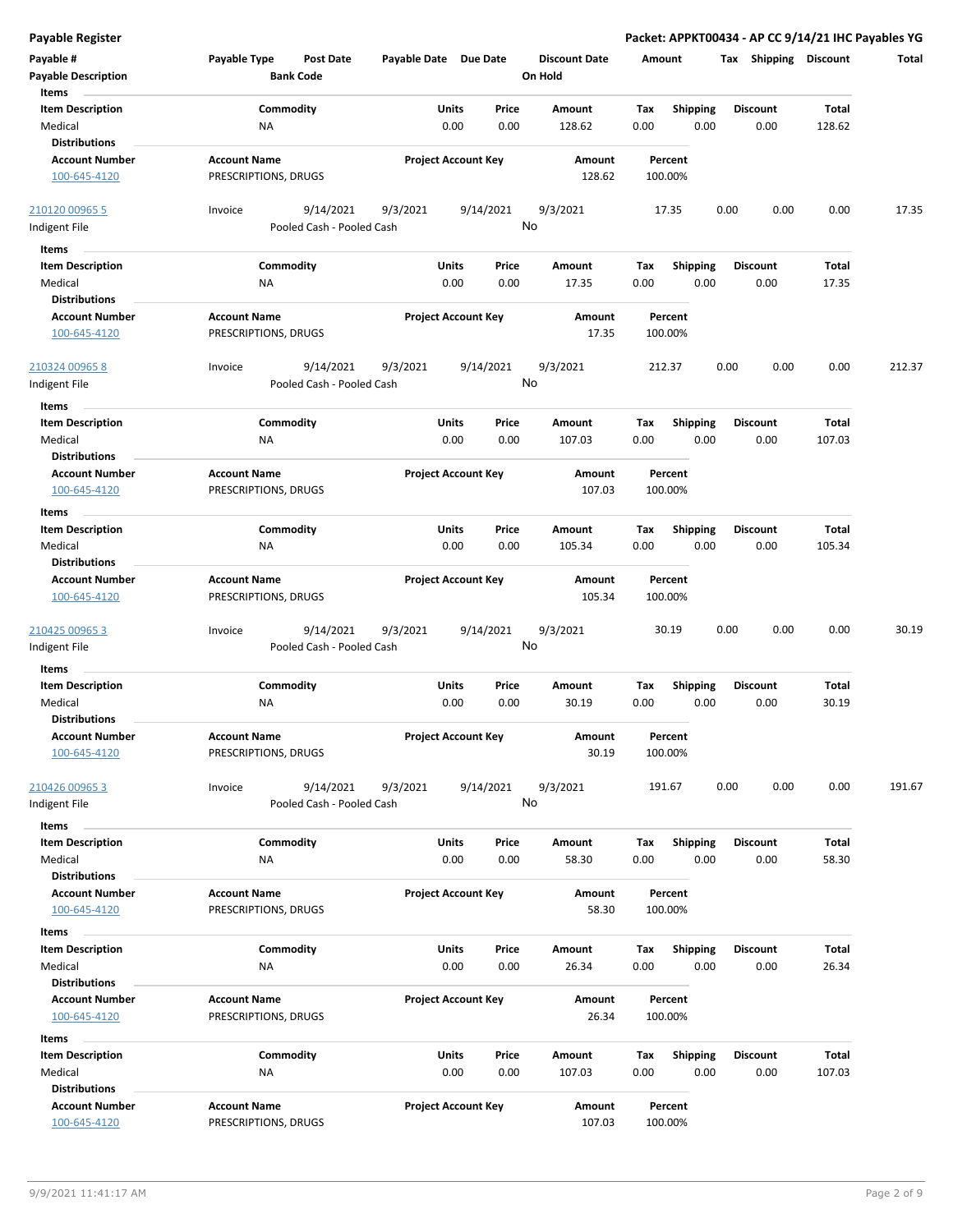| Payable Register                                           |                                                       |              |                                |                                 |                    |                         | Packet: APPKT00434 - AP CC 9/14/21 IHC Payables YG |                  |         |
|------------------------------------------------------------|-------------------------------------------------------|--------------|--------------------------------|---------------------------------|--------------------|-------------------------|----------------------------------------------------|------------------|---------|
| Payable #<br><b>Payable Description</b>                    | Payable Type<br><b>Post Date</b><br><b>Bank Code</b>  | Payable Date | <b>Due Date</b>                | <b>Discount Date</b><br>On Hold | Amount             |                         | Tax Shipping Discount                              |                  | Total   |
| 210428 00965 6<br>Indigent File                            | 9/14/2021<br>Credit Memo<br>Pooled Cash - Pooled Cash | 9/3/2021     | 9/14/2021                      | 9/3/2021<br>No                  | $-6.16$            |                         | 0.00<br>0.00                                       | 0.00             | $-6.16$ |
| Items                                                      |                                                       |              |                                |                                 |                    |                         |                                                    |                  |         |
| <b>Item Description</b><br>Medical<br><b>Distributions</b> | Commodity<br>ΝA                                       |              | Units<br>Price<br>0.00<br>0.00 | Amount<br>$-6.16$               | Tax<br>0.00        | <b>Shipping</b><br>0.00 | <b>Discount</b><br>0.00                            | Total<br>$-6.16$ |         |
| <b>Account Number</b>                                      | <b>Account Name</b>                                   |              | <b>Project Account Key</b>     | Amount                          | Percent            |                         |                                                    |                  |         |
| 100-645-4120                                               | PRESCRIPTIONS, DRUGS                                  |              |                                | $-6.16$                         | 100.00%            |                         |                                                    |                  |         |
| 210631 00965 1                                             | 9/14/2021<br>Invoice                                  | 9/3/2021     | 9/14/2021                      | 9/3/2021                        | 164.21             |                         | 0.00<br>0.00                                       | 0.00             | 164.21  |
| Indigent File                                              | Pooled Cash - Pooled Cash                             |              |                                | No                              |                    |                         |                                                    |                  |         |
| Items                                                      |                                                       |              |                                |                                 |                    |                         |                                                    |                  |         |
| <b>Item Description</b>                                    | Commodity                                             |              | Units<br>Price                 | Amount                          | Tax                | <b>Shipping</b>         | <b>Discount</b>                                    | Total            |         |
| Medical                                                    | ΝA                                                    |              | 0.00<br>0.00                   | 59.88                           | 0.00               | 0.00                    | 0.00                                               | 59.88            |         |
| <b>Distributions</b>                                       |                                                       |              |                                |                                 |                    |                         |                                                    |                  |         |
| <b>Account Number</b><br>100-645-4120                      | <b>Account Name</b><br>PRESCRIPTIONS, DRUGS           |              | <b>Project Account Key</b>     | Amount<br>59.88                 | Percent<br>100.00% |                         |                                                    |                  |         |
| Items                                                      |                                                       |              |                                |                                 |                    |                         |                                                    |                  |         |
| <b>Item Description</b>                                    | Commodity                                             |              | Units<br>Price                 | Amount                          | Tax                | Shipping                | <b>Discount</b>                                    | Total            |         |
| Medical                                                    | ΝA                                                    |              | 0.00<br>0.00                   | 104.33                          | 0.00               | 0.00                    | 0.00                                               | 104.33           |         |
| <b>Distributions</b><br><b>Account Number</b>              |                                                       |              |                                |                                 |                    |                         |                                                    |                  |         |
| 100-645-4120                                               | <b>Account Name</b><br>PRESCRIPTIONS, DRUGS           |              | <b>Project Account Key</b>     | Amount<br>104.33                | Percent<br>100.00% |                         |                                                    |                  |         |
| <u>210638 00965 2</u><br>Indigent File                     | 9/14/2021<br>Invoice<br>Pooled Cash - Pooled Cash     | 9/3/2021     | 9/14/2021                      | 9/3/2021<br>No                  | 120.66             |                         | 0.00<br>0.00                                       | 0.00             | 120.66  |
| Items                                                      |                                                       |              |                                |                                 |                    |                         |                                                    |                  |         |
| <b>Item Description</b>                                    | Commodity                                             |              | Units<br>Price                 | Amount                          | Tax                | <b>Shipping</b>         | <b>Discount</b>                                    | Total            |         |
| Medical                                                    | ΝA                                                    |              | 0.00<br>0.00                   | 120.66                          | 0.00               | 0.00                    | 0.00                                               | 120.66           |         |
| <b>Distributions</b>                                       |                                                       |              |                                |                                 |                    |                         |                                                    |                  |         |
| <b>Account Number</b><br>100-645-4120                      | <b>Account Name</b><br>PRESCRIPTIONS, DRUGS           |              | <b>Project Account Key</b>     | Amount<br>120.66                | Percent<br>100.00% |                         |                                                    |                  |         |
| 210840 00965 1<br>Indigent File                            | 9/14/2021<br>Invoice<br>Pooled Cash - Pooled Cash     | 9/3/2021     | 9/14/2021                      | 9/3/2021<br>No                  | 40.26              |                         | 0.00<br>0.00                                       | 0.00             | 40.26   |
| Items                                                      |                                                       |              |                                |                                 |                    |                         |                                                    |                  |         |
| <b>Item Description</b><br>Medical                         | Commodity<br>ΝA                                       |              | Units<br>Price<br>0.00<br>0.00 | Amount<br>40.26                 | Tax<br>0.00        | <b>Shipping</b><br>0.00 | <b>Discount</b><br>0.00                            | Total<br>40.26   |         |
| <b>Distributions</b>                                       |                                                       |              |                                |                                 |                    |                         |                                                    |                  |         |
| <b>Account Number</b><br>100-645-4120                      | <b>Account Name</b><br>PRESCRIPTIONS, DRUGS           |              | <b>Project Account Key</b>     | Amount<br>40.26                 | Percent<br>100.00% |                         |                                                    |                  |         |
| 211111 00965 6<br>Indigent File                            | 9/14/2021<br>Invoice<br>Pooled Cash - Pooled Cash     | 9/3/2021     | 9/14/2021                      | 9/3/2021<br>No                  | 200.09             |                         | 0.00<br>0.00                                       | 0.00             | 200.09  |
| Items                                                      |                                                       |              |                                |                                 |                    |                         |                                                    |                  |         |
| <b>Item Description</b>                                    | Commodity                                             |              | Units<br>Price                 | Amount                          | Tax                | Shipping                | <b>Discount</b>                                    | Total            |         |
| Medical                                                    | NA                                                    |              | 0.00<br>0.00                   | 143.75                          | 0.00               | 0.00                    | 0.00                                               | 143.75           |         |
| <b>Distributions</b>                                       |                                                       |              |                                |                                 |                    |                         |                                                    |                  |         |
| <b>Account Number</b>                                      | <b>Account Name</b>                                   |              | <b>Project Account Key</b>     | Amount                          | Percent            |                         |                                                    |                  |         |
| 100-645-4120                                               | PRESCRIPTIONS, DRUGS                                  |              |                                | 143.75                          | 100.00%            |                         |                                                    |                  |         |
| Items                                                      |                                                       |              |                                |                                 |                    |                         |                                                    |                  |         |
| <b>Item Description</b>                                    | Commodity                                             |              | Units<br>Price                 | Amount                          | Тах                | <b>Shipping</b>         | <b>Discount</b>                                    | Total            |         |
| Medical                                                    | ΝA                                                    |              | 0.00<br>0.00                   | 56.34                           | 0.00               | 0.00                    | 0.00                                               | 56.34            |         |
| <b>Distributions</b>                                       |                                                       |              |                                |                                 |                    |                         |                                                    |                  |         |
| <b>Account Number</b><br>100-645-4090                      | <b>Account Name</b><br><b>DIABETIC SUPPLIES</b>       |              | <b>Project Account Key</b>     | Amount<br>56.34                 | Percent<br>100.00% |                         |                                                    |                  |         |
| 211216 00965 13<br>Indigent File                           | Invoice<br>9/14/2021<br>Pooled Cash - Pooled Cash     | 9/3/2021     | 9/14/2021                      | 9/3/2021<br>No                  | 214.63             |                         | 0.00<br>0.00                                       | 0.00             | 214.63  |
|                                                            |                                                       |              |                                |                                 |                    |                         |                                                    |                  |         |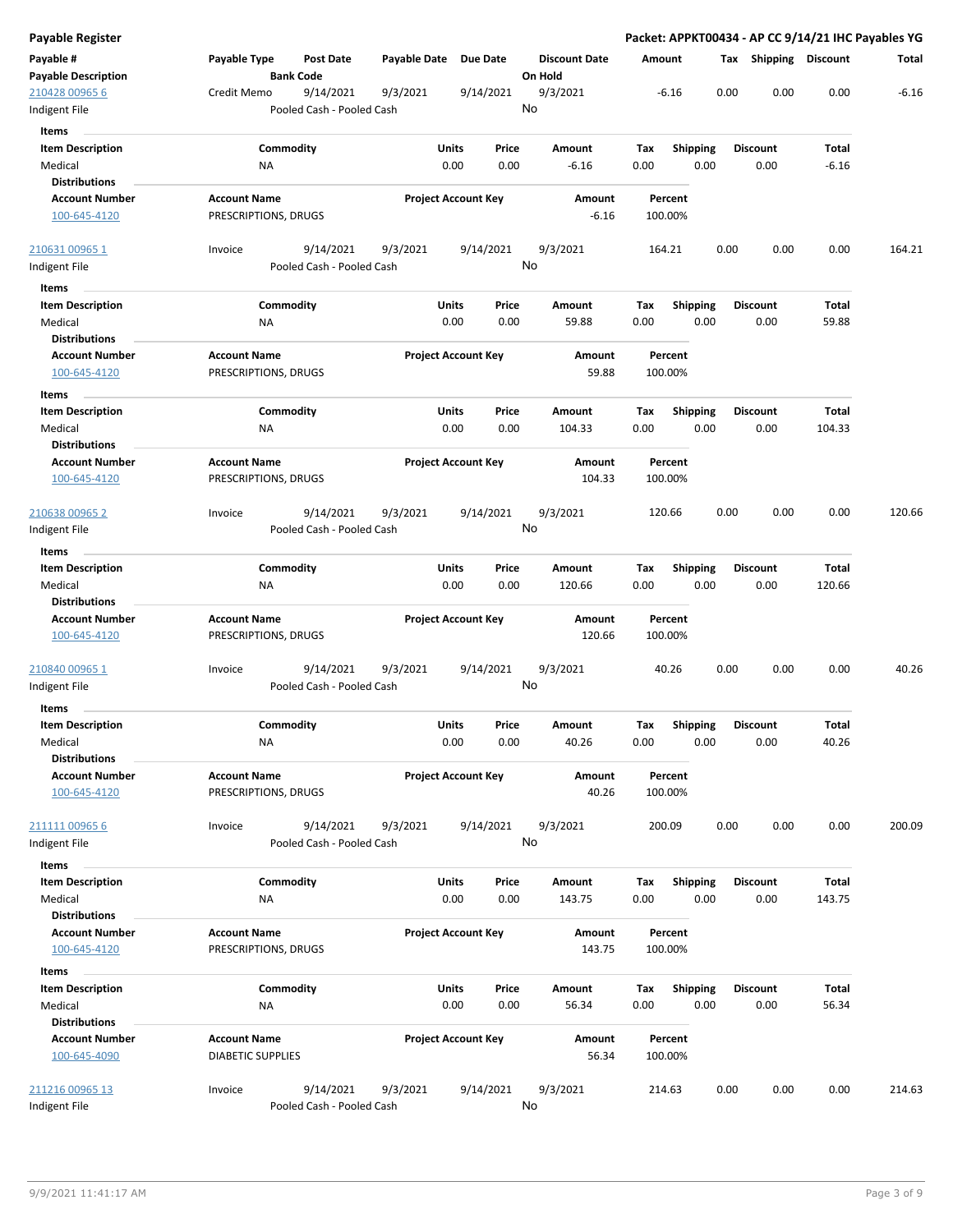**Payable Register Packet: APPKT00434 - AP CC 9/14/21 IHC Payables YG**

| Payable #<br><b>Payable Description</b><br>Items              | Payable Type<br><b>Bank Code</b>            | <b>Post Date</b>          | Payable Date Due Date |                                | <b>Discount Date</b><br>On Hold | Amount             |                         | <b>Shipping</b><br>Tax  | Discount             | Total  |
|---------------------------------------------------------------|---------------------------------------------|---------------------------|-----------------------|--------------------------------|---------------------------------|--------------------|-------------------------|-------------------------|----------------------|--------|
| <b>Item Description</b><br>Medical                            | Commodity<br><b>NA</b>                      |                           |                       | Units<br>Price<br>0.00<br>0.00 | Amount<br>106.88                | Tax<br>0.00        | <b>Shipping</b><br>0.00 | <b>Discount</b><br>0.00 | Total<br>106.88      |        |
| <b>Distributions</b><br><b>Account Number</b><br>100-645-4120 | <b>Account Name</b><br>PRESCRIPTIONS, DRUGS |                           |                       | <b>Project Account Key</b>     | Amount<br>106.88                | Percent<br>100.00% |                         |                         |                      |        |
| Items                                                         |                                             |                           |                       |                                |                                 |                    |                         |                         |                      |        |
| <b>Item Description</b>                                       | Commodity                                   |                           |                       | Units<br>Price                 | Amount                          | Tax                | <b>Shipping</b>         | <b>Discount</b>         | <b>Total</b>         |        |
| Medical                                                       | NA                                          |                           |                       | 0.00<br>0.00                   | 107.75                          | 0.00               | 0.00                    | 0.00                    | 107.75               |        |
| <b>Distributions</b>                                          |                                             |                           |                       |                                |                                 |                    |                         |                         |                      |        |
| <b>Account Number</b><br>100-645-4120                         | <b>Account Name</b><br>PRESCRIPTIONS, DRUGS |                           |                       | <b>Project Account Key</b>     | Amount<br>107.75                | Percent<br>100.00% |                         |                         |                      |        |
| Vendor: 00510 - LABORATORY CORP. OF AMERICA                   |                                             |                           |                       |                                |                                 |                    |                         |                         | <b>Vendor Total:</b> | 253.79 |
| 210120 00510 3                                                | Invoice                                     | 9/14/2021                 | 9/3/2021              | 9/14/2021                      | 9/3/2021                        | 202.92             |                         | 0.00<br>0.00            | 0.00                 | 202.92 |
| Indigent File                                                 |                                             | Pooled Cash - Pooled Cash |                       |                                | No                              |                    |                         |                         |                      |        |
|                                                               |                                             |                           |                       |                                |                                 |                    |                         |                         |                      |        |
| Items                                                         |                                             |                           |                       |                                |                                 |                    |                         |                         |                      |        |
| <b>Item Description</b>                                       | Commodity                                   |                           |                       | Units<br>Price                 | Amount                          | Тах                | <b>Shipping</b>         | Discount                | <b>Total</b>         |        |
| Medical                                                       | ΝA                                          |                           |                       | 0.00<br>0.00                   | 14.51                           | 0.00               | 0.00                    | 0.00                    | 14.51                |        |
| <b>Distributions</b>                                          |                                             |                           |                       |                                |                                 |                    |                         |                         |                      |        |
| <b>Account Number</b><br>100-645-4150                         | <b>Account Name</b><br>LABORATORY/X-RAY     |                           |                       | <b>Project Account Key</b>     | Amount<br>14.51                 | Percent<br>100.00% |                         |                         |                      |        |
| Items                                                         |                                             |                           |                       |                                |                                 |                    |                         |                         |                      |        |
| <b>Item Description</b>                                       | Commodity                                   |                           |                       | Units<br>Price                 | Amount                          | Tax                | <b>Shipping</b>         | <b>Discount</b>         | <b>Total</b>         |        |
| Medical<br><b>Distributions</b>                               | <b>NA</b>                                   |                           |                       | 0.00<br>0.00                   | 105.42                          | 0.00               | 0.00                    | 0.00                    | 105.42               |        |
| <b>Account Number</b><br>100-645-4150                         | <b>Account Name</b><br>LABORATORY/X-RAY     |                           |                       | <b>Project Account Key</b>     | Amount<br>105.42                | Percent<br>100.00% |                         |                         |                      |        |
| Items                                                         |                                             |                           |                       |                                |                                 |                    |                         |                         |                      |        |
| <b>Item Description</b>                                       | Commodity                                   |                           |                       | Units<br>Price                 | Amount                          | Tax                | <b>Shipping</b>         | <b>Discount</b>         | Total                |        |
| Medical                                                       | <b>NA</b>                                   |                           |                       | 0.00<br>0.00                   | 77.52                           | 0.00               | 0.00                    | 0.00                    | 77.52                |        |
| <b>Distributions</b>                                          |                                             |                           |                       |                                |                                 |                    |                         |                         |                      |        |
| <b>Account Number</b><br>100-645-4150                         | <b>Account Name</b><br>LABORATORY/X-RAY     |                           |                       | <b>Project Account Key</b>     | Amount<br>77.52                 | Percent<br>100.00% |                         |                         |                      |        |
| Items                                                         |                                             |                           |                       |                                |                                 |                    |                         |                         |                      |        |
| <b>Item Description</b>                                       | Commodity                                   |                           |                       | Units<br>Price                 | Amount                          | Tax                | <b>Shipping</b>         | <b>Discount</b>         | Total                |        |
| Medical                                                       | ΝA                                          |                           |                       | 0.00<br>0.00                   | 5.47                            | 0.00               | 0.00                    | 0.00                    | 5.47                 |        |
| <b>Distributions</b>                                          |                                             |                           |                       |                                |                                 |                    |                         |                         |                      |        |
| <b>Account Number</b><br>100-645-4150                         | <b>Account Name</b><br>LABORATORY/X-RAY     |                           |                       | <b>Project Account Key</b>     | Amount<br>5.47                  | Percent<br>100.00% |                         |                         |                      |        |
| 210425 00510 1                                                | Invoice                                     | 9/14/2021                 | 9/3/2021              | 9/14/2021                      | 9/3/2021                        | 26.65              |                         | 0.00<br>0.00            | 0.00                 | 26.65  |
| Indigent File                                                 |                                             | Pooled Cash - Pooled Cash |                       |                                | No                              |                    |                         |                         |                      |        |
| Items                                                         |                                             |                           |                       |                                |                                 |                    |                         |                         |                      |        |
| <b>Item Description</b>                                       | Commodity                                   |                           |                       | Units<br>Price                 | Amount                          | Tax                | Shipping                | <b>Discount</b>         | Total                |        |
| Medical<br><b>Distributions</b>                               | ΝA                                          |                           |                       | 0.00<br>0.00                   | 6.53                            | 0.00               | 0.00                    | 0.00                    | 6.53                 |        |
| <b>Account Number</b>                                         | <b>Account Name</b>                         |                           |                       |                                |                                 | Percent            |                         |                         |                      |        |
| 100-645-4150                                                  | LABORATORY/X-RAY                            |                           |                       | <b>Project Account Key</b>     | Amount<br>6.53                  | 100.00%            |                         |                         |                      |        |
| Items                                                         |                                             |                           |                       |                                |                                 |                    |                         |                         |                      |        |
| <b>Item Description</b>                                       | Commodity                                   |                           |                       | Units<br>Price                 | Amount                          | Tax                | <b>Shipping</b>         | <b>Discount</b>         | Total                |        |
| Medical                                                       | <b>NA</b>                                   |                           |                       | 0.00<br>0.00                   | 8.87                            | 0.00               | 0.00                    | 0.00                    | 8.87                 |        |
| <b>Distributions</b>                                          |                                             |                           |                       |                                |                                 |                    |                         |                         |                      |        |
| <b>Account Number</b><br>100-645-4150                         | <b>Account Name</b><br>LABORATORY/X-RAY     |                           |                       | <b>Project Account Key</b>     | Amount<br>8.87                  | Percent<br>100.00% |                         |                         |                      |        |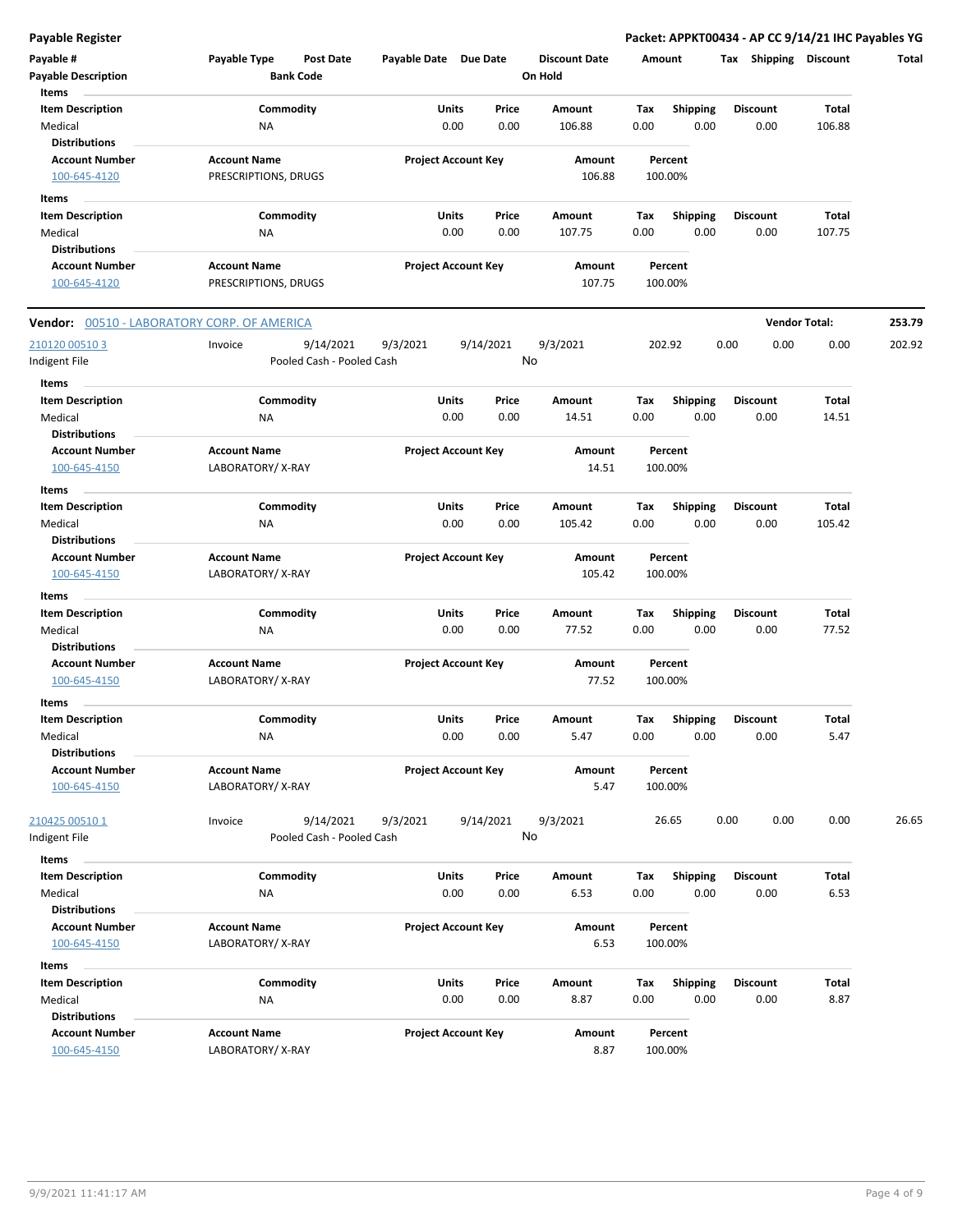| <b>Payable Register</b>                                    |                                                             |                            |                            |                                 | Packet: APPKT00434 - AP CC 9/14/21 IHC Payables YG |                         |                      |          |
|------------------------------------------------------------|-------------------------------------------------------------|----------------------------|----------------------------|---------------------------------|----------------------------------------------------|-------------------------|----------------------|----------|
| Payable #<br><b>Payable Description</b>                    | Payable Type<br><b>Post Date</b><br><b>Bank Code</b>        | Payable Date Due Date      |                            | <b>Discount Date</b><br>On Hold | Amount                                             | Tax Shipping Discount   |                      | Total    |
| Items                                                      |                                                             |                            |                            |                                 |                                                    |                         |                      |          |
| <b>Item Description</b><br>Medical                         | Commodity<br><b>NA</b>                                      | Units<br>0.00              | Price<br>0.00              | Amount<br>11.25                 | Tax<br><b>Shipping</b><br>0.00<br>0.00             | <b>Discount</b><br>0.00 | Total<br>11.25       |          |
| <b>Distributions</b>                                       |                                                             |                            |                            |                                 |                                                    |                         |                      |          |
| <b>Account Number</b><br>100-645-4150                      | <b>Account Name</b><br>LABORATORY/X-RAY                     |                            | <b>Project Account Key</b> | Amount<br>11.25                 | Percent<br>100.00%                                 |                         |                      |          |
| 210425 00510 2                                             | 9/14/2021<br>Invoice                                        | 9/3/2021                   | 9/14/2021                  | 9/3/2021<br>No                  | 24.22                                              | 0.00<br>0.00            | 0.00                 | 24.22    |
| Indigent File                                              | Pooled Cash - Pooled Cash                                   |                            |                            |                                 |                                                    |                         |                      |          |
| Items                                                      |                                                             |                            |                            |                                 |                                                    |                         |                      |          |
| <b>Item Description</b>                                    | Commodity                                                   | Units                      | Price                      | Amount                          | <b>Shipping</b><br>Tax                             | <b>Discount</b>         | Total                |          |
| Medical<br><b>Distributions</b>                            | ΝA                                                          | 0.00                       | 0.00                       | 7.34                            | 0.00<br>0.00                                       | 0.00                    | 7.34                 |          |
| <b>Account Number</b>                                      | <b>Account Name</b>                                         | <b>Project Account Key</b> |                            | Amount                          | Percent                                            |                         |                      |          |
| 100-645-4150                                               | LABORATORY/X-RAY                                            |                            |                            | 7.34                            | 100.00%                                            |                         |                      |          |
| Items                                                      |                                                             |                            |                            |                                 |                                                    |                         |                      |          |
| <b>Item Description</b><br>Medical<br><b>Distributions</b> | Commodity<br>ΝA                                             | Units<br>0.00              | Price<br>0.00              | Amount<br>5.43                  | Shipping<br>Tax<br>0.00<br>0.00                    | <b>Discount</b><br>0.00 | Total<br>5.43        |          |
| <b>Account Number</b><br>100-645-4150                      | <b>Account Name</b><br>LABORATORY/X-RAY                     | <b>Project Account Key</b> |                            | Amount<br>5.43                  | Percent<br>100.00%                                 |                         |                      |          |
| Items                                                      |                                                             |                            |                            |                                 |                                                    |                         |                      |          |
| <b>Item Description</b>                                    | Commodity                                                   | Units                      | Price                      | Amount                          | Tax<br><b>Shipping</b>                             | <b>Discount</b>         | Total                |          |
| Medical<br><b>Distributions</b>                            | NA                                                          | 0.00                       | 0.00                       | 11.45                           | 0.00<br>0.00                                       | 0.00                    | 11.45                |          |
| <b>Account Number</b><br>100-645-4150                      | <b>Account Name</b><br>LABORATORY/X-RAY                     | <b>Project Account Key</b> |                            | Amount<br>11.45                 | Percent<br>100.00%                                 |                         |                      |          |
|                                                            | <b>Vendor:</b> 01231 - North Texas Comprehensive Cardiology |                            |                            |                                 |                                                    |                         | <b>Vendor Total:</b> | 51.47    |
| 170305 01231 6                                             | Invoice<br>9/14/2021                                        | 9/3/2021                   | 9/14/2021                  | 9/3/2021                        | 51.47                                              | 0.00<br>0.00            | 0.00                 | 51.47    |
| Indigent File                                              | Pooled Cash - Pooled Cash                                   |                            |                            | No                              |                                                    |                         |                      |          |
| Items                                                      |                                                             |                            |                            |                                 |                                                    |                         |                      |          |
| <b>Item Description</b><br>Medical<br><b>Distributions</b> | Commodity<br>NA                                             | Units<br>0.00              | Price<br>0.00              | Amount<br>51.47                 | <b>Shipping</b><br>Tax<br>0.00<br>0.00             | <b>Discount</b><br>0.00 | Total<br>51.47       |          |
| <b>Account Number</b><br><u>100-645-4110</u>               | <b>Account Name</b><br>PHYSICIAN, NON-EMERGENCY             | <b>Project Account Key</b> |                            | Amount<br>51.47                 | Percent<br>100.00%                                 |                         |                      |          |
| Vendor: 00029 - PARIS REGIONAL MEDICAL CENTER              |                                                             |                            |                            |                                 |                                                    |                         | <b>Vendor Total:</b> | 1,491.02 |
| 210425 00029 1<br>Indigent File                            | 9/14/2021<br>Invoice<br>Pooled Cash - Pooled Cash           | 9/3/2021                   | 9/14/2021                  | 9/3/2021<br>No                  | 1,491.02                                           | 0.00<br>0.00            | 0.00                 | 1,491.02 |
| Items                                                      |                                                             |                            |                            |                                 |                                                    |                         |                      |          |
| <b>Item Description</b><br>Medical<br><b>Distributions</b> | Commodity<br>NA                                             | Units<br>0.00              | Price<br>0.00              | Amount<br>1,491.02              | <b>Shipping</b><br>Tax<br>0.00<br>0.00             | <b>Discount</b><br>0.00 | Total<br>1,491.02    |          |
| <b>Account Number</b>                                      | <b>Account Name</b>                                         |                            | <b>Project Account Key</b> | Amount                          | Percent                                            |                         |                      |          |
| 100-645-4140                                               | HOSPITAL, OUTPATIENT                                        |                            |                            | 1,491.02                        | 100.00%                                            |                         |                      |          |
| <b>Vendor: 01016 - RED RIVER VALLEY PATHOLOGY LAB</b>      |                                                             |                            |                            |                                 |                                                    |                         | <b>Vendor Total:</b> | 59.34    |
| 210425 01016 1                                             | 9/14/2021<br>Invoice                                        | 9/3/2021                   | 9/14/2021                  | 9/3/2021                        | 59.34                                              | 0.00<br>0.00            | 0.00                 | 59.34    |
| Indigent File                                              | Pooled Cash - Pooled Cash                                   |                            |                            | No                              |                                                    |                         |                      |          |
| Items                                                      |                                                             |                            |                            |                                 |                                                    |                         |                      |          |
| <b>Item Description</b>                                    | Commodity                                                   | Units                      | Price                      | Amount                          | Shipping<br>Tax                                    | <b>Discount</b>         | Total                |          |
| Medical                                                    | <b>NA</b>                                                   | 0.00                       | 0.00                       | 29.67                           | 0.00<br>0.00                                       | 0.00                    | 29.67                |          |
| <b>Distributions</b>                                       |                                                             |                            |                            |                                 |                                                    |                         |                      |          |
| <b>Account Number</b><br>100-645-4110                      | <b>Account Name</b><br>PHYSICIAN, NON-EMERGENCY             |                            | <b>Project Account Key</b> | Amount<br>29.67                 | Percent<br>100.00%                                 |                         |                      |          |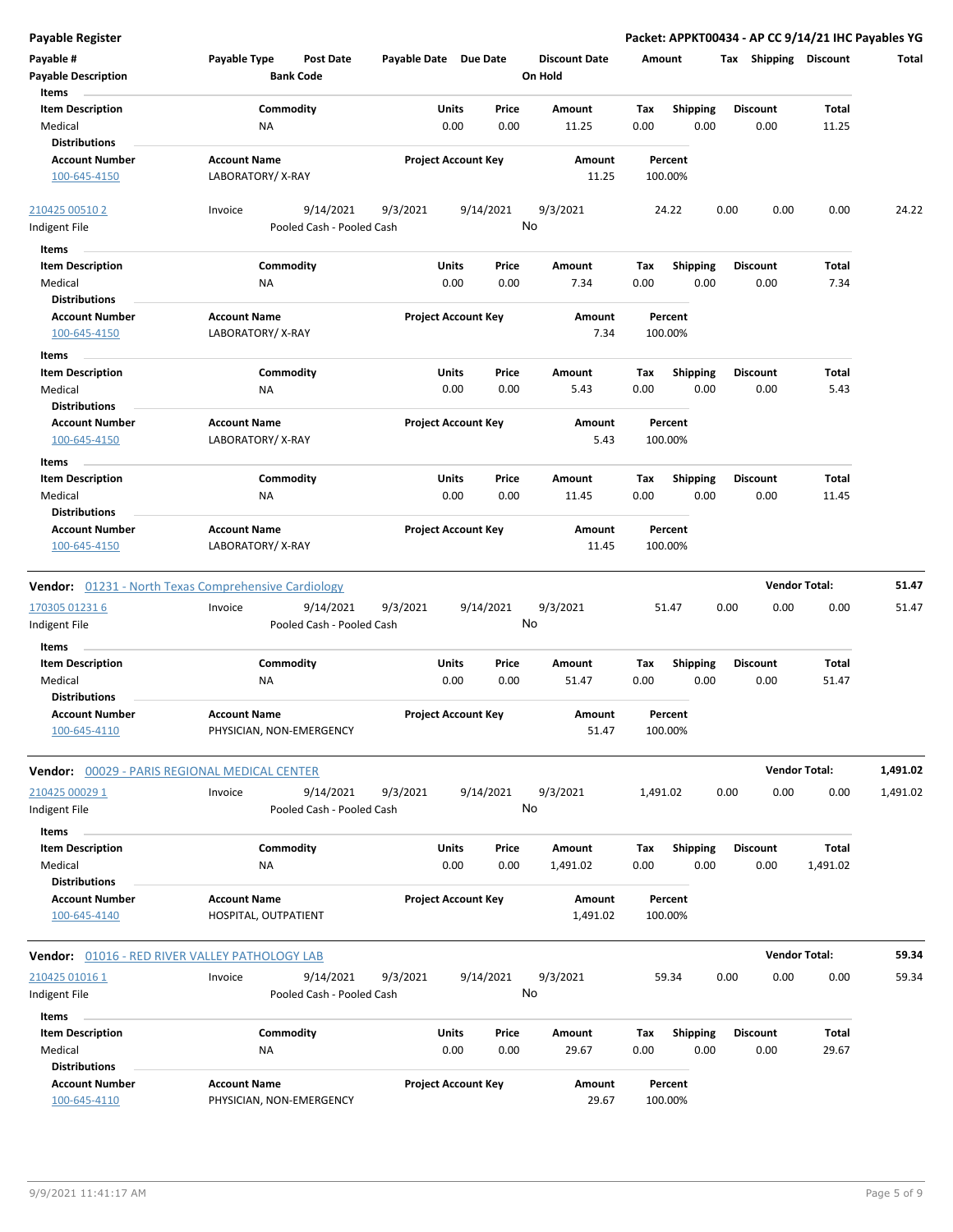| Payable Register                                   |                                                      |                       |                                               |                                 |                    |                         | Packet: APPKT00434 - AP CC 9/14/21 IHC Payables YG |                        |          |
|----------------------------------------------------|------------------------------------------------------|-----------------------|-----------------------------------------------|---------------------------------|--------------------|-------------------------|----------------------------------------------------|------------------------|----------|
| Payable #<br><b>Payable Description</b>            | Payable Type<br><b>Post Date</b><br><b>Bank Code</b> | Payable Date Due Date |                                               | <b>Discount Date</b><br>On Hold | Amount             |                         | Tax Shipping Discount                              |                        | Total    |
| Items<br><b>Item Description</b><br>Medical        | Commodity<br>NA                                      |                       | Units<br>Price<br>0.00<br>0.00                | Amount<br>29.67                 | Tax<br>0.00        | <b>Shipping</b><br>0.00 | <b>Discount</b><br>0.00                            | <b>Total</b><br>29.67  |          |
| <b>Distributions</b>                               |                                                      |                       |                                               |                                 |                    |                         |                                                    |                        |          |
| <b>Account Number</b><br>100-645-4110              | <b>Account Name</b><br>PHYSICIAN, NON-EMERGENCY      |                       | <b>Project Account Key</b>                    | Amount<br>29.67                 | Percent<br>100.00% |                         |                                                    |                        |          |
| Vendor: 00998 - SYED, DR. IFTEQAR M.               |                                                      |                       |                                               |                                 |                    |                         |                                                    | <b>Vendor Total:</b>   | 33.27    |
| 170305 00998 4                                     | 9/14/2021<br>Invoice                                 | 9/3/2021              | 9/14/2021                                     | 9/3/2021                        | 33.27              |                         | 0.00<br>0.00                                       | 0.00                   | 33.27    |
| Indigent File                                      | Pooled Cash - Pooled Cash                            |                       |                                               | No                              |                    |                         |                                                    |                        |          |
| Items                                              |                                                      |                       |                                               |                                 |                    |                         |                                                    |                        |          |
| <b>Item Description</b>                            | Commodity                                            |                       | Units<br>Price                                | Amount                          | Tax                | <b>Shipping</b>         | <b>Discount</b>                                    | Total                  |          |
| Medical                                            | NA                                                   |                       | 0.00<br>0.00                                  | 33.27                           | 0.00               | 0.00                    | 0.00                                               | 33.27                  |          |
| <b>Distributions</b>                               |                                                      |                       |                                               |                                 |                    |                         |                                                    |                        |          |
| <b>Account Number</b><br>100-645-4110              | <b>Account Name</b><br>PHYSICIAN, NON-EMERGENCY      |                       | <b>Project Account Key</b>                    | Amount<br>33.27                 | Percent<br>100.00% |                         |                                                    |                        |          |
| <b>Vendor: 01121 - TEXOMA EMERGENCY PHYSICIANS</b> |                                                      |                       |                                               |                                 |                    |                         |                                                    | <b>Vendor Total:</b>   | 259.75   |
| 200710 01121 1                                     | 9/14/2021<br>Invoice                                 | 9/3/2021              | 9/14/2021                                     | 9/3/2021                        | 79.62              |                         | 0.00<br>0.00                                       | 0.00                   | 79.62    |
| Indigent File                                      | Pooled Cash - Pooled Cash                            |                       |                                               | No                              |                    |                         |                                                    |                        |          |
| Items                                              |                                                      |                       |                                               |                                 |                    |                         |                                                    |                        |          |
| <b>Item Description</b>                            | Commodity                                            |                       | Units<br>Price                                | Amount                          | Tax                | <b>Shipping</b>         | <b>Discount</b>                                    | <b>Total</b>           |          |
| Medical                                            | NA                                                   |                       | 0.00<br>0.00                                  | 79.62                           | 0.00               | 0.00                    | 0.00                                               | 79.62                  |          |
| <b>Distributions</b>                               |                                                      |                       |                                               |                                 |                    |                         |                                                    |                        |          |
| <b>Account Number</b><br>100-645-4110              | <b>Account Name</b><br>PHYSICIAN, NON-EMERGENCY      |                       | <b>Project Account Key</b><br>Amount<br>79.62 |                                 | Percent<br>100.00% |                         |                                                    |                        |          |
| 210428 01121 1                                     | 9/14/2021<br>Invoice                                 | 9/3/2021              | 9/14/2021                                     | 9/3/2021                        | 180.13             |                         | 0.00<br>0.00                                       | 0.00                   | 180.13   |
| Indigent File                                      | Pooled Cash - Pooled Cash                            |                       |                                               | No                              |                    |                         |                                                    |                        |          |
| Items                                              |                                                      |                       |                                               |                                 |                    |                         |                                                    |                        |          |
| <b>Item Description</b>                            | Commodity                                            |                       | Units<br>Price                                | <b>Amount</b>                   | Tax                | <b>Shipping</b>         | <b>Discount</b>                                    | <b>Total</b>           |          |
| Medical                                            | NA                                                   |                       | 0.00<br>0.00                                  | 180.13                          | 0.00               | 0.00                    | 0.00                                               | 180.13                 |          |
| <b>Distributions</b><br><b>Account Number</b>      | <b>Account Name</b>                                  |                       | <b>Project Account Key</b>                    | Amount                          | Percent            |                         |                                                    |                        |          |
| 100-645-4110                                       | PHYSICIAN, NON-EMERGENCY                             |                       |                                               | 180.13                          | 100.00%            |                         |                                                    |                        |          |
| <b>Vendor: 01177 - TMC BONHAM HOSPITAL</b>         |                                                      |                       |                                               |                                 |                    |                         |                                                    | <b>Vendor Total:</b>   | 2,723.25 |
| 190609 01177 3<br>Indigent File                    | 9/14/2021<br>Invoice<br>Pooled Cash - Pooled Cash    | 9/3/2021              | 9/14/2021                                     | 9/3/2021<br>No                  | 469.05             |                         | 0.00<br>0.00                                       | 0.00                   | 469.05   |
| Items                                              |                                                      |                       |                                               |                                 |                    |                         |                                                    |                        |          |
| <b>Item Description</b><br>Medical                 | Commodity<br>NA                                      |                       | Units<br>Price<br>0.00<br>0.00                | Amount<br>469.05                | Tax<br>0.00        | <b>Shipping</b><br>0.00 | <b>Discount</b><br>0.00                            | <b>Total</b><br>469.05 |          |
| <b>Distributions</b><br><b>Account Number</b>      | <b>Account Name</b>                                  |                       | <b>Project Account Key</b>                    |                                 |                    |                         |                                                    |                        |          |
| 100-645-4140                                       | HOSPITAL, OUTPATIENT                                 |                       |                                               | Amount<br>469.05                | Percent<br>100.00% |                         |                                                    |                        |          |
| 210427 01177 3                                     | 9/14/2021<br>Invoice                                 | 9/3/2021              | 9/14/2021                                     | 9/3/2021                        | 1,197.00           |                         | 0.00<br>0.00                                       | 0.00                   | 1,197.00 |
| Indigent File                                      | Pooled Cash - Pooled Cash                            |                       |                                               | No                              |                    |                         |                                                    |                        |          |
| Items                                              |                                                      |                       |                                               |                                 |                    |                         |                                                    |                        |          |
| <b>Item Description</b>                            | Commodity                                            |                       | Units<br>Price                                | Amount                          | Tax                | <b>Shipping</b>         | <b>Discount</b>                                    | <b>Total</b>           |          |
| Medical<br><b>Distributions</b>                    | NA                                                   |                       | 0.00<br>0.00                                  | 1,197.00                        | 0.00               | 0.00                    | 0.00                                               | 1,197.00               |          |
| <b>Account Number</b>                              | <b>Account Name</b>                                  |                       | <b>Project Account Key</b>                    | Amount                          | Percent            |                         |                                                    |                        |          |
| 100-645-4140                                       | HOSPITAL, OUTPATIENT                                 |                       |                                               | 1,197.00                        | 100.00%            |                         |                                                    |                        |          |
| SO11072 01177 3<br>Indigent File                   | 9/14/2021<br>Invoice<br>Pooled Cash - Pooled Cash    | 9/3/2021              | 9/14/2021                                     | 9/3/2021<br>No                  | 81.45              |                         | 0.00<br>0.00                                       | 0.00                   | 81.45    |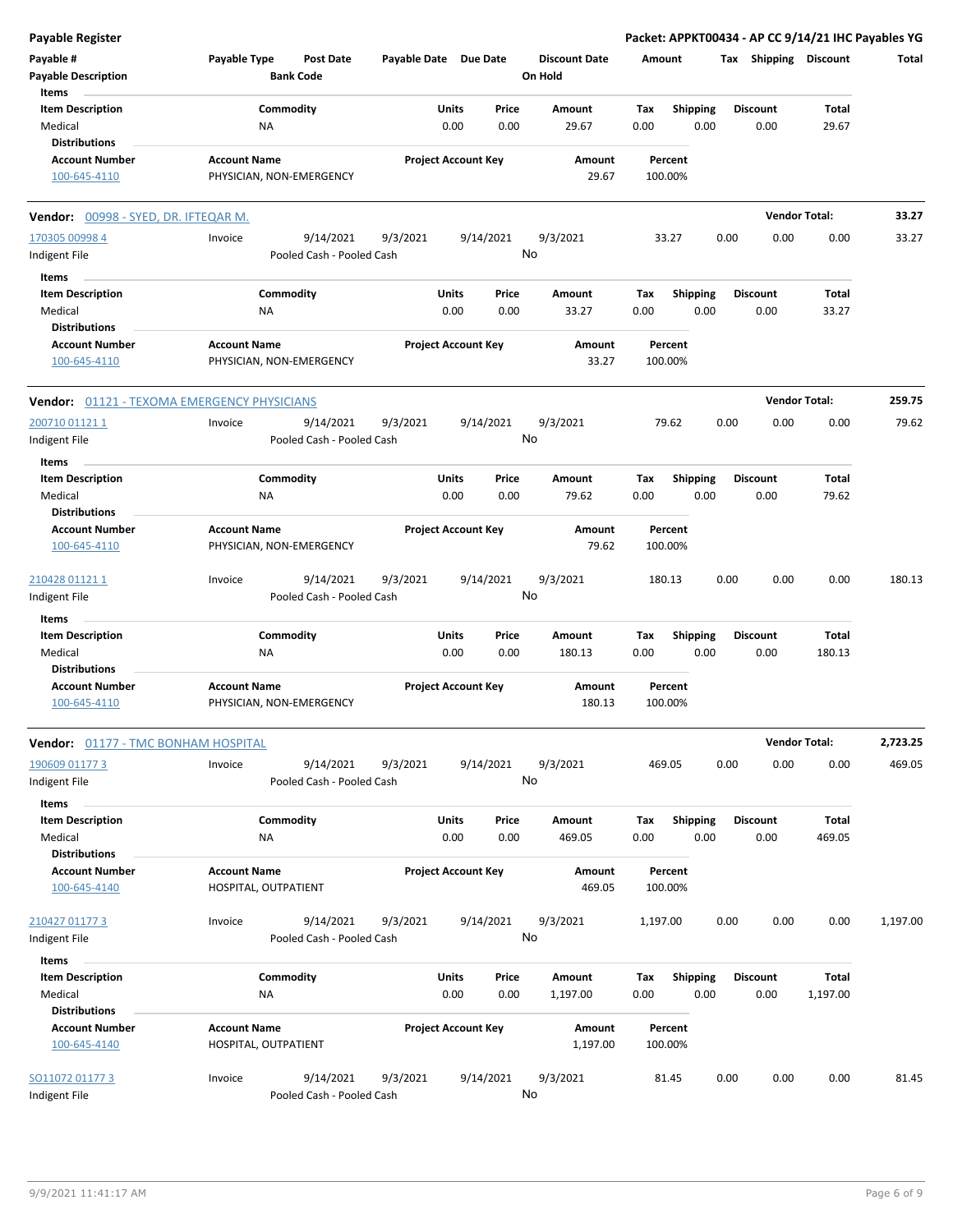| <b>Payable Register</b>                 |                                                      |          |                            |                                 | Packet: APPKT00434 - AP CC 9/14/21 IHC Payables YG |                       |                      |        |
|-----------------------------------------|------------------------------------------------------|----------|----------------------------|---------------------------------|----------------------------------------------------|-----------------------|----------------------|--------|
| Payable #<br><b>Payable Description</b> | Payable Type<br><b>Post Date</b><br><b>Bank Code</b> |          | Payable Date Due Date      | <b>Discount Date</b><br>On Hold | Amount                                             | Tax Shipping Discount |                      | Total  |
| Items<br><b>Item Description</b>        | Commodity                                            |          | Units<br>Price             | Amount                          | <b>Shipping</b><br>Tax                             | <b>Discount</b>       | Total                |        |
| Medical                                 | NA                                                   |          | 0.00<br>0.00               | 81.45                           | 0.00<br>0.00                                       | 0.00                  | 81.45                |        |
| <b>Distributions</b>                    |                                                      |          |                            |                                 |                                                    |                       |                      |        |
| <b>Account Number</b>                   | <b>Account Name</b>                                  |          | <b>Project Account Key</b> | Amount                          | Percent                                            |                       |                      |        |
| 100-565-4050                            | PRISONER MEDICAL                                     |          |                            | 81.45                           | 100.00%                                            |                       |                      |        |
| SO23541 01177 1                         | 9/14/2021<br>Invoice                                 | 9/3/2021 | 9/14/2021                  | 9/3/2021                        | 133.05                                             | 0.00<br>0.00          | 0.00                 | 133.05 |
| Indigent File                           | Pooled Cash - Pooled Cash                            |          |                            | No                              |                                                    |                       |                      |        |
| Items                                   |                                                      |          |                            |                                 |                                                    |                       |                      |        |
| <b>Item Description</b>                 | Commodity                                            |          | Units<br>Price             | Amount                          | <b>Shipping</b><br>Tax                             | <b>Discount</b>       | Total                |        |
| Medical                                 | NA                                                   |          | 0.00<br>0.00               | 133.05                          | 0.00<br>0.00                                       | 0.00                  | 133.05               |        |
| <b>Distributions</b>                    |                                                      |          |                            |                                 |                                                    |                       |                      |        |
| <b>Account Number</b>                   | <b>Account Name</b>                                  |          | <b>Project Account Key</b> | Amount                          | Percent                                            |                       |                      |        |
| 100-565-4050                            | PRISONER MEDICAL                                     |          |                            | 133.05                          | 100.00%                                            |                       |                      |        |
| SO2652510 01177 1                       | 9/14/2021<br>Invoice                                 | 9/3/2021 | 9/14/2021                  | 9/3/2021                        | 128.40                                             | 0.00<br>0.00          | 0.00                 | 128.40 |
| Indigent File                           | Pooled Cash - Pooled Cash                            |          |                            | No                              |                                                    |                       |                      |        |
| Items                                   |                                                      |          |                            |                                 |                                                    |                       |                      |        |
| <b>Item Description</b>                 | Commodity                                            |          | Units<br>Price             | Amount                          | Tax<br><b>Shipping</b>                             | <b>Discount</b>       | Total                |        |
| Medical<br><b>Distributions</b>         | ΝA                                                   |          | 0.00<br>0.00               | 128.40                          | 0.00<br>0.00                                       | 0.00                  | 128.40               |        |
| <b>Account Number</b>                   | <b>Account Name</b>                                  |          | <b>Project Account Key</b> | Amount                          | Percent                                            |                       |                      |        |
| 100-565-4050                            | PRISONER MEDICAL                                     |          |                            | 128.40                          | 100.00%                                            |                       |                      |        |
| SO40735 01177 3                         | 9/14/2021<br>Invoice                                 | 9/3/2021 | 9/14/2021                  | 9/3/2021                        | 174.15                                             | 0.00<br>0.00          | 0.00                 | 174.15 |
| Indigent File                           | Pooled Cash - Pooled Cash                            |          |                            | No                              |                                                    |                       |                      |        |
| Items                                   |                                                      |          |                            |                                 |                                                    |                       |                      |        |
| <b>Item Description</b>                 | Commodity                                            |          | Units<br>Price             | Amount                          | <b>Shipping</b><br>Tax                             | <b>Discount</b>       | Total                |        |
| Medical                                 | NA                                                   |          | 0.00<br>0.00               | 174.15                          | 0.00<br>0.00                                       | 0.00                  | 174.15               |        |
| <b>Distributions</b>                    |                                                      |          |                            |                                 |                                                    |                       |                      |        |
| <b>Account Number</b><br>100-565-4050   | <b>Account Name</b><br>PRISONER MEDICAL              |          | <b>Project Account Key</b> | Amount<br>174.15                | Percent<br>100.00%                                 |                       |                      |        |
|                                         |                                                      |          |                            |                                 |                                                    |                       |                      |        |
| SO40805 01177 1                         | 9/14/2021<br>Invoice                                 | 9/3/2021 | 9/14/2021                  | 9/3/2021                        | 540.15                                             | 0.00<br>0.00          | 0.00                 | 540.15 |
| Indigent File                           | Pooled Cash - Pooled Cash                            |          |                            | No                              |                                                    |                       |                      |        |
| Items                                   |                                                      |          |                            |                                 |                                                    |                       |                      |        |
| <b>Item Description</b>                 | Commodity                                            |          | Units<br>Price             | Amount                          | <b>Shipping</b><br>Tax                             | <b>Discount</b>       | Total                |        |
| Medical                                 | ΝA                                                   |          | 0.00<br>0.00               | 540.15                          | 0.00<br>0.00                                       | 0.00                  | 540.15               |        |
| <b>Distributions</b>                    |                                                      |          |                            |                                 |                                                    |                       |                      |        |
| <b>Account Number</b>                   | <b>Account Name</b>                                  |          | <b>Project Account Key</b> | Amount                          | Percent                                            |                       |                      |        |
| 100-565-4050                            | PRISONER MEDICAL                                     |          |                            | 540.15                          | 100.00%                                            |                       |                      |        |
| Vendor: 01179 - YOUNG, DR. ROBERT M     |                                                      |          |                            |                                 |                                                    |                       | <b>Vendor Total:</b> | 176.42 |
| 210425 01179 2                          | Invoice<br>9/14/2021                                 | 9/3/2021 | 9/14/2021                  | 9/3/2021                        | 176.42                                             | 0.00<br>0.00          | 0.00                 | 176.42 |
| Indigent File                           | Pooled Cash - Pooled Cash                            |          |                            | No                              |                                                    |                       |                      |        |
| Items                                   |                                                      |          |                            |                                 |                                                    |                       |                      |        |
| <b>Item Description</b>                 | Commodity                                            |          | Units<br>Price             | Amount                          | <b>Shipping</b><br>Tax                             | <b>Discount</b>       | Total                |        |
| Medical                                 | NA                                                   |          | 0.00<br>0.00               | 176.42                          | 0.00<br>0.00                                       | 0.00                  | 176.42               |        |
| <b>Distributions</b>                    |                                                      |          |                            |                                 |                                                    |                       |                      |        |
| <b>Account Number</b>                   | <b>Account Name</b>                                  |          | <b>Project Account Key</b> | Amount                          | Percent                                            |                       |                      |        |
| 100-645-4110                            | PHYSICIAN, NON-EMERGENCY                             |          |                            | 176.42                          | 100.00%                                            |                       |                      |        |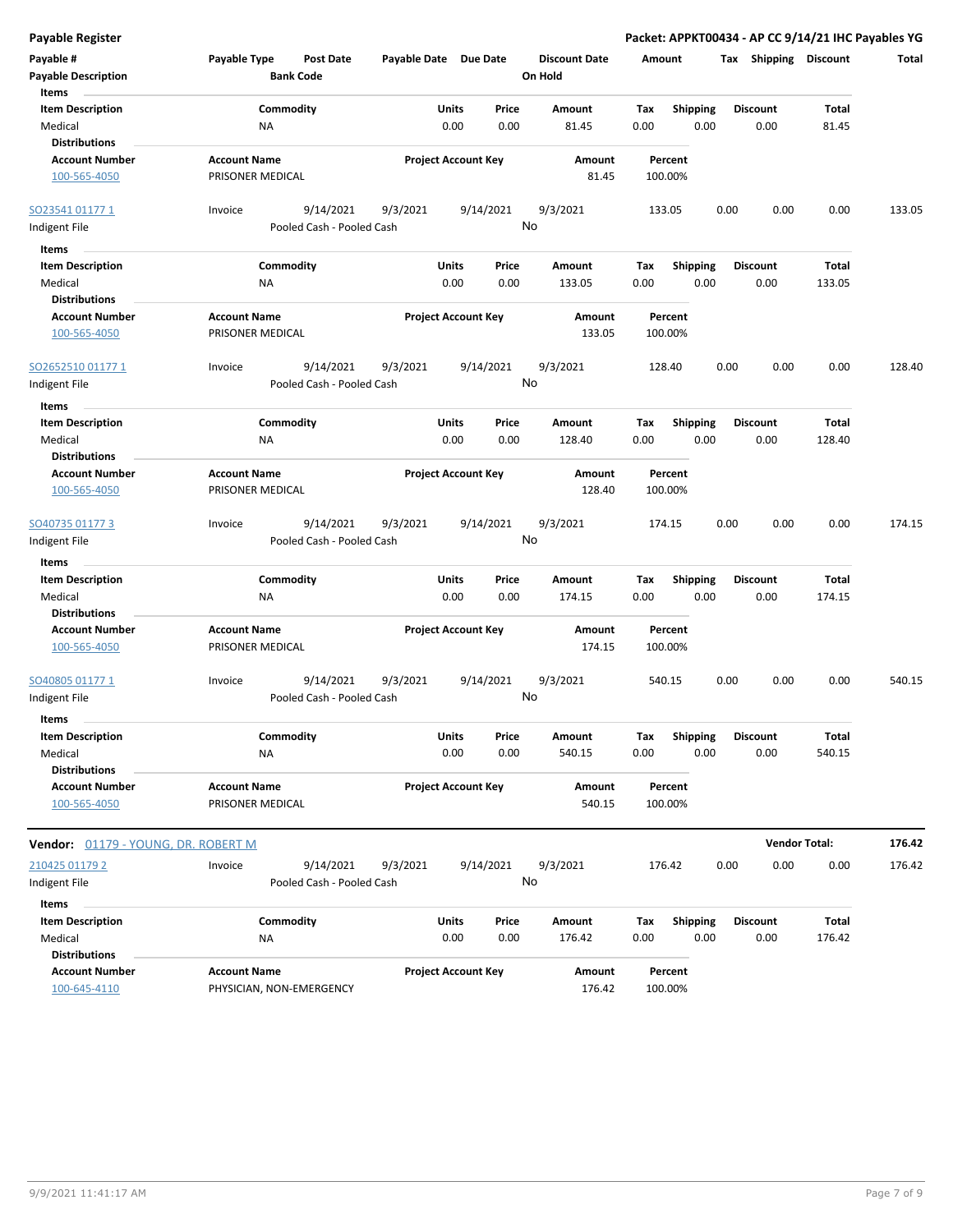## Payable Summary

| <b>Type</b> | Count               | Gross    | Tax  | <b>Shipping</b> | <b>Discount</b> | Total    | <b>Manual Payment</b> | <b>Balance</b> |
|-------------|---------------------|----------|------|-----------------|-----------------|----------|-----------------------|----------------|
| Credit Memo |                     | $-6.16$  | 0.00 | 0.00            | 0.00            | $-6.16$  | 0.00                  | $-6.16$        |
| Invoice     | 29                  | 6,577.75 | 0.00 | 0.00            | 0.00            | 6,577.75 | 0.00                  | 6,577.75       |
|             | <b>Grand Total:</b> | 6.571.59 | 0.00 | 0.00            | 0.00            | 6,571.59 | 0.00                  | 6,571.59       |